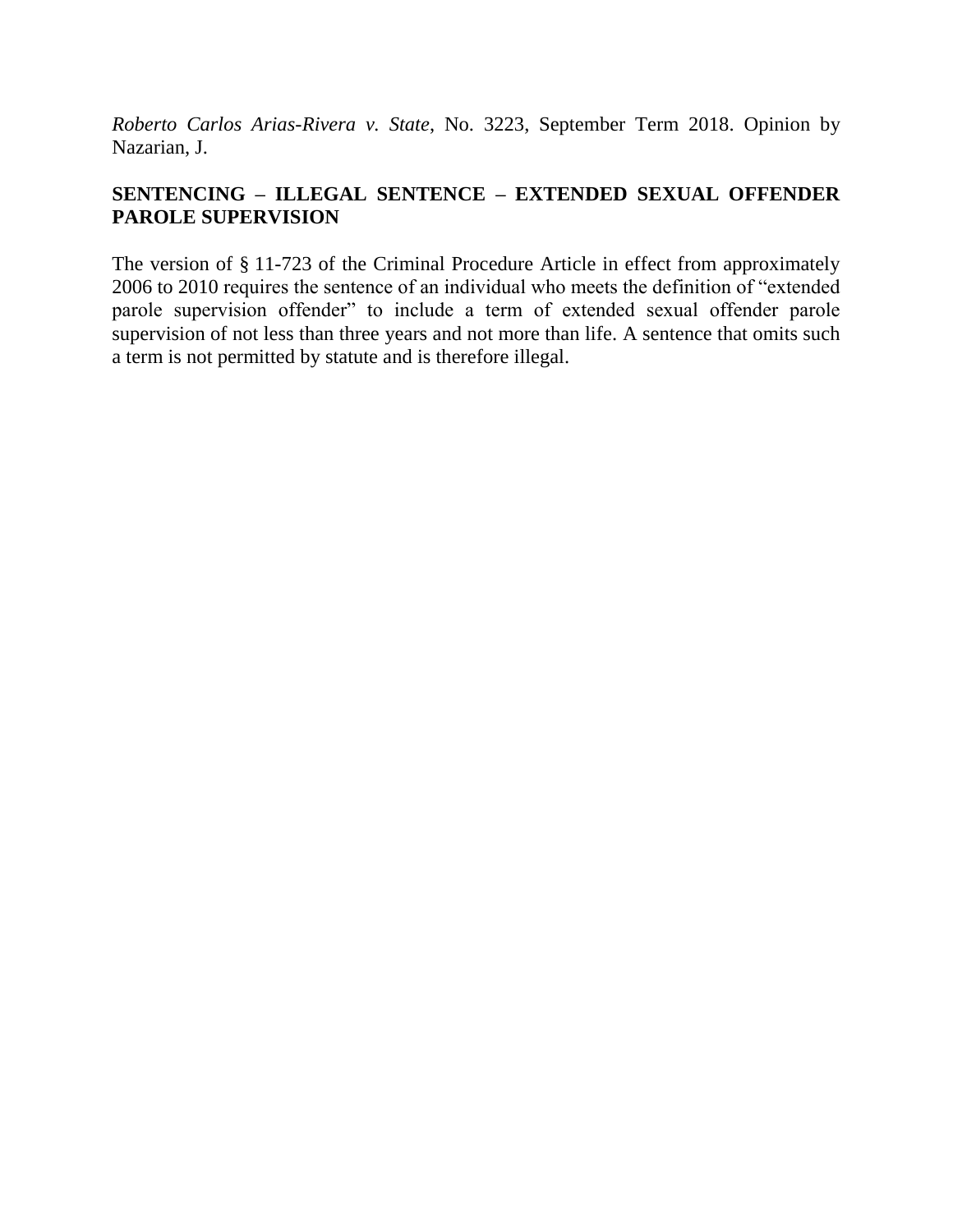Circuit Court for Montgomery County Case No. 114347C

### REPORTED

### IN THE COURT OF SPECIAL APPEALS

## OF MARYLAND

No. 3223

September Term, 2018 \_\_\_\_\_\_\_\_\_\_\_\_\_\_\_\_\_\_\_\_\_\_\_\_\_\_\_\_\_\_\_\_\_\_\_\_\_\_

## ROBERTO CARLOS ARIAS-RIVERA

v.

## STATE OF MARYLAND \_\_\_\_\_\_\_\_\_\_\_\_\_\_\_\_\_\_\_\_\_\_\_\_\_\_\_\_\_\_\_\_\_\_\_\_\_\_

Kehoe, Nazarian, Friedman,

JJ. \_\_\_\_\_\_\_\_\_\_\_\_\_\_\_\_\_\_\_\_\_\_\_\_\_\_\_\_\_\_\_\_\_\_\_\_\_\_

> Opinion by Nazarian, J. Dissenting Opinion by Friedman, J.

\_\_\_\_\_\_\_\_\_\_\_\_\_\_\_\_\_\_\_\_\_\_\_\_\_\_\_\_\_\_\_\_\_\_\_\_\_\_

Filed: July 2, 2020

Pursuant to Maryland Uniform Electronic Legal Materials Act (§§ 10-1601 et seq. of the State Government Article) this document is authentic.

Suzanne Johnson 2020-07-20 14:39-04:00

Suzanne C. Johnson, Clerk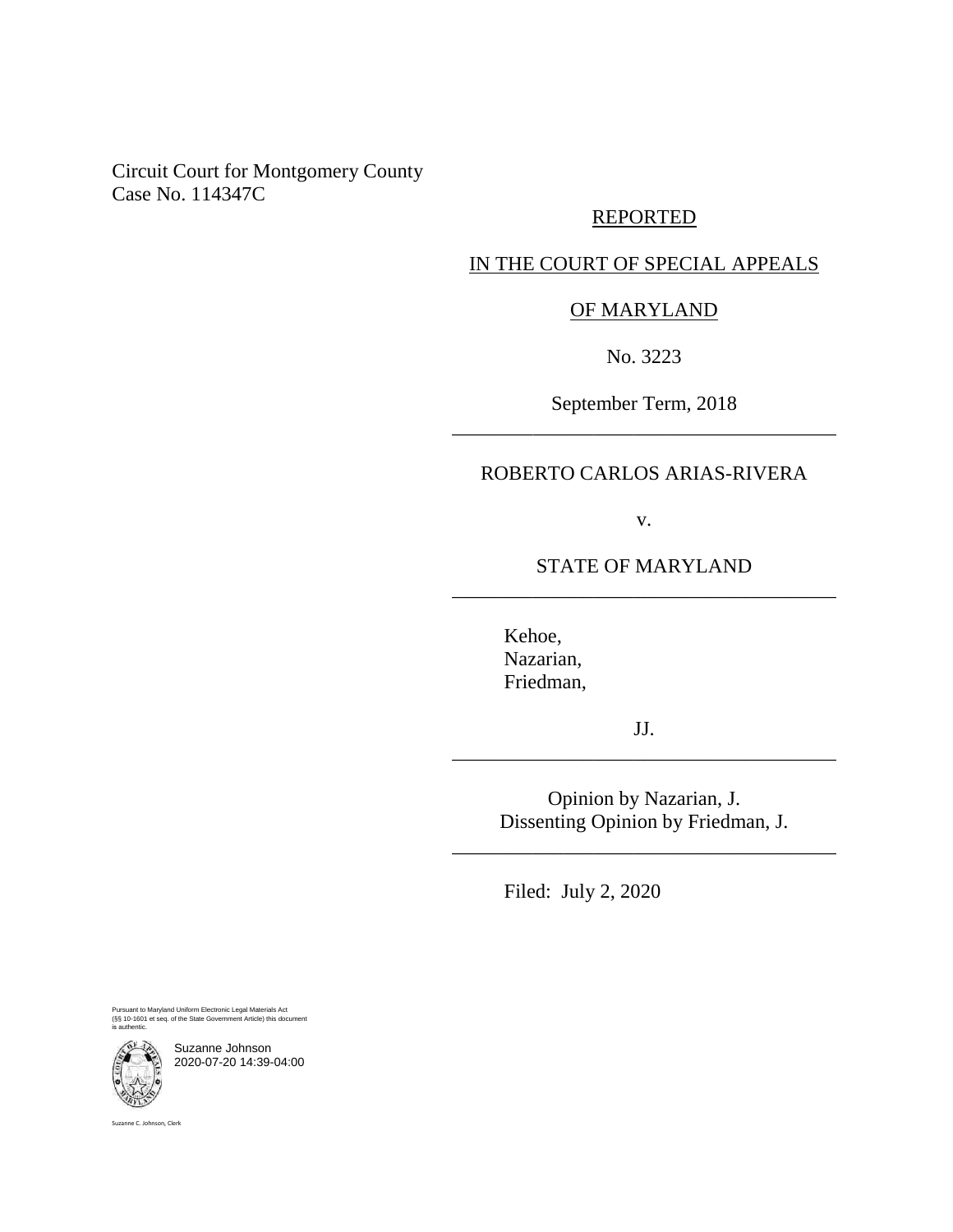In April 2010, a jury sitting in the Circuit Court for Montgomery County convicted Roberto Carlos Arias-Rivera of sexual abuse of a minor, rape, and other offenses for, among other things, having vaginal intercourse with his eleven-year-old step-daughter. The circuit court sentenced Mr. Arias-Rivera to fifty years' imprisonment. We affirmed his convictions on direct appeal. *Roberto Carlos Arias-Rivera v. State*, No. 930, Sept. Term 2010, slip op. (Md. App. Mar. 14, 2012).

On November 27, 2018, Mr. Arias-Rivera filed a motion to correct an illegal sentence, arguing that the circuit court failed to include in his sentence a term of extended parole supervision under Maryland Code, § 11-723 of the Criminal Procedure Article  $("CP")$ .<sup>1</sup> The circuit court summarily denied the motion without a hearing. We vacate and remand to the circuit court with instructions to include in Mr. Arias-Rivera's sentence a term of extended parole supervision, as the plain language of CP § 11-723 required at the time of his sentencing.

### **I. BACKGROUND**

The events underlying Mr. Arias-Rivera's convictions took place over the course of two days, on September 28 and 29, 2009. <sup>2</sup> After a two-day trial in April 2010, the jury convicted him of sexual abuse of a minor, second-degree rape, second-degree sexual offense (two counts), and third-degree sexual offense. On June 22, 2010, the circuit court

<sup>&</sup>lt;sup>1</sup> Unless otherwise indicated, all references to sections of the Criminal Procedure Article are to the 2008 Replacement Volume, which applied at the time Mr. Arias-Rivera was sentenced.

<sup>&</sup>lt;sup>2</sup> A more detailed recitation of the evidence submitted at trial is set forth in our opinion on Mr. Arias-Rivera's direct appeal. *Arias-Rivera*, No. 930, Sept. Term 2010, slip op.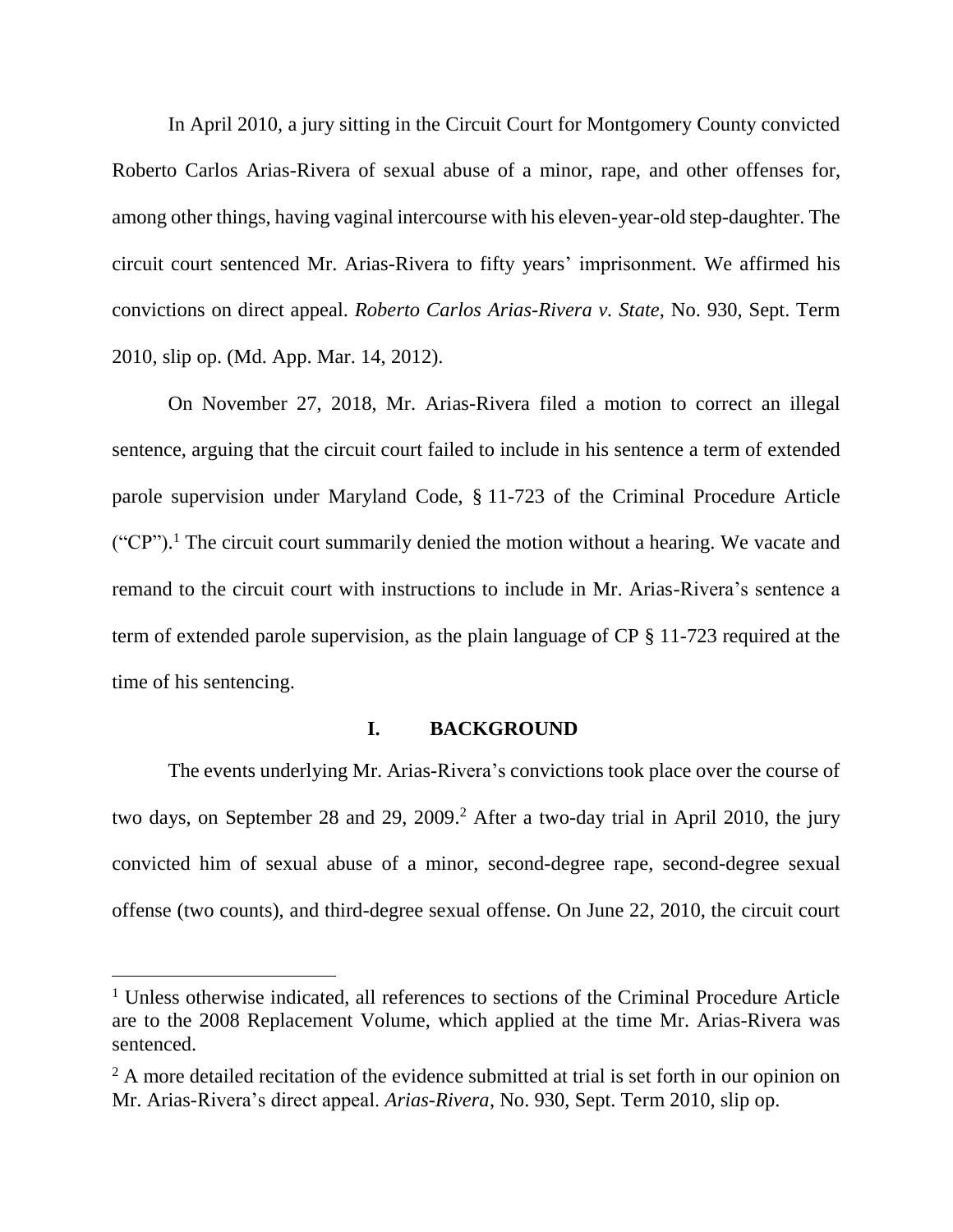sentenced him to a total of fifty years: fifteen years for child sex abuse, ten consecutive years for second-degree rape, ten consecutive years for each of the two second-degree sexual offense convictions, and five consecutive years for third-degree sexual offense. The court did not refer to extended sexual offender parole supervision at the sentencing hearing.

Mr. Arias-Rivera filed a motion to correct an illegal sentence under Maryland Rule 4-345. He argued before the circuit court, as he does on appeal, that his sentence must be amended to include a specific term of extended parole supervision under the version of CP § 11-723 in effect at the time of his sentencing. The circuit court denied Mr. Arias-Rivera's motion without a hearing or explanation.

## **II. DISCUSSION**

Mr. Arias-Rivera raises two questions on appeal, $3$  although we address the merits of only the first, which we rephrase: did the circuit court impose an illegal sentence by not

 $\overline{a}$ 

The State phrases the questions presented as follows:

1. Did the circuit court properly deny Arias-Rivera's Rule 4- 345(e) Motion to Correct an Illegal Sentence?

<sup>&</sup>lt;sup>3</sup> Mr. Arias-Rivera phrases the questions presented as follows:

<sup>1. (</sup>A) [sic] Did the court err in not imposing a term of sexual offender supervision pursuant to Criminal Procedure Article § 11-723 where that statute, by its own terms, requires such term for a sex offense committed on or after August 1, 2006?

<sup>2.</sup> Does retroactive application of the 2010 amendment to Criminal Procedure Article § 11-723 violate state and federal *ex post facto* prohibitions?

<sup>2.</sup> Should the Court not consider whether the retroactive application of the 2010 amendments to CP §§ 11-723 & 11- 724 violates ex post facto provisions in the Maryland and federal constitutions?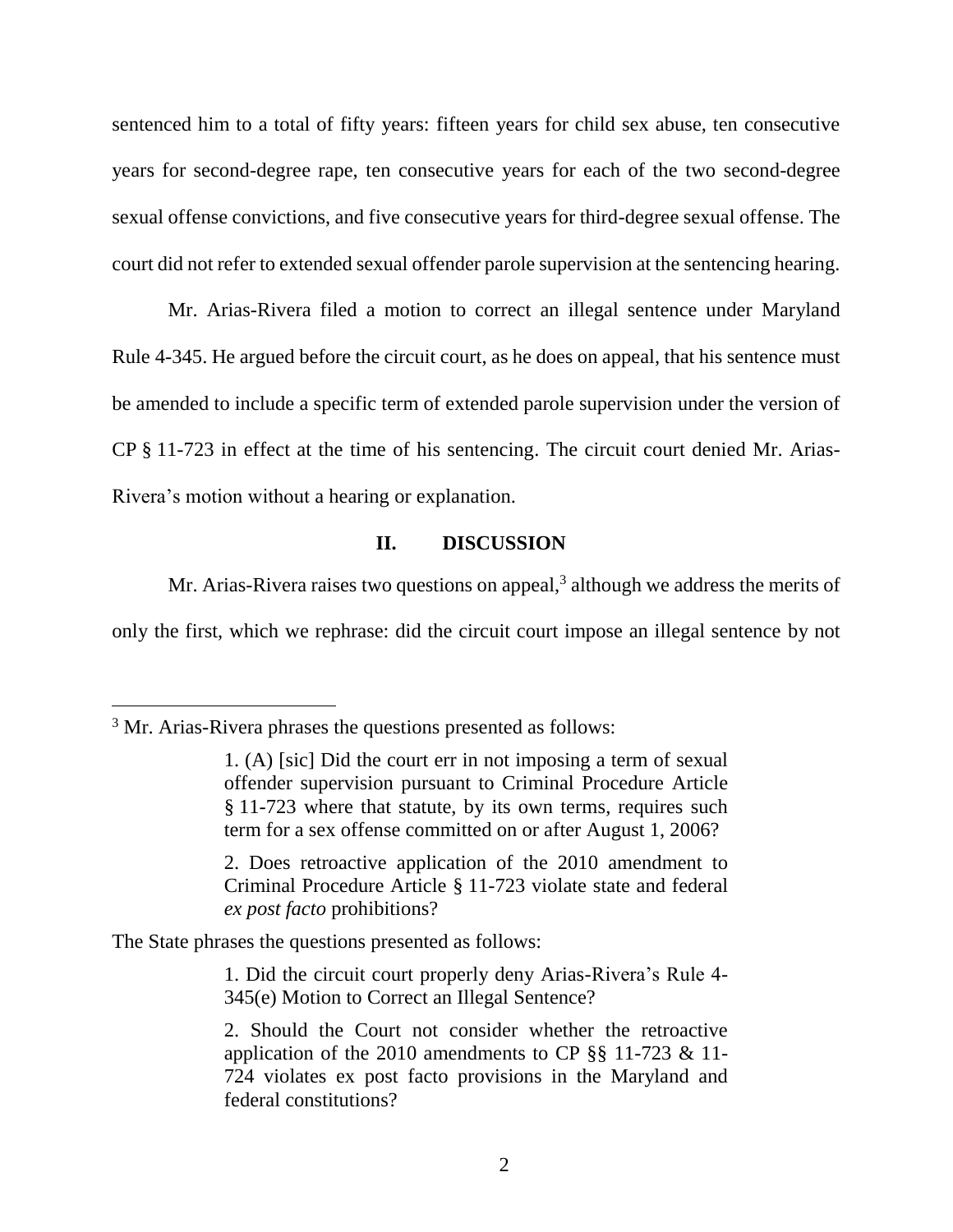including in Mr. Arias-Rivera's sentence a term of extended sexual offender parole supervision?<sup>4</sup> We decline to address the second question—whether retroactive application of the later versions of CP § 11-723 would violate *ex post facto* prohibitions—because it is not ripe.

#### **A. Mr. Arias-Rivera's Sentence Is Illegal.**

Maryland Rule 4-345(a) permits a court to "correct an illegal sentence at any time." An "illegal sentence" is "limited to those situations in which the illegality inheres in the sentence itself." *Chaney v. State*, 397 Md. 460, 466 (2007). "A sentence that is not permitted by statute is an illegal sentence." *Holmes v. State*, 362 Md. 190, 195–96 (2000); *State v. Crawley*, 455 Md. 52, 66 (2017) ("Courts do not possess the authority to impose a sentence that does not comport with a legislatively-mandated sentence, and any such sentence must be corrected to remedy the illegality."). Whether a sentence is an illegal sentence is a question of law that is subject to *de novo* review. *Crawley*, 455 Md. at 66.

At the time Mr. Arias-Rivera was sentenced, CP § 11-723 required a sentence of an "extended parole supervision offender" to include a term of extended parole supervision.

<sup>&</sup>lt;sup>4</sup> Mr. Arias-Rivera's ultimate aim in filing this appeal appears to be a reduction of the unsuspended portion of his sentence: he argues in his brief that adding a term of extended parole supervision will increase the severity of his sentence and, therefore, violate Maryland Code, § 12-702(b) of the Courts and Judicial Proceedings Article. The Court of Appeals's opinion in *Greco v. State* would seem to foreshadow the outcome of that argument. 427 Md. 477, 512–13 (2012) (directing circuit court on remand to cure illegality of a split sentence for murder by adding a term of probation). All the same, we decline to decide that question because it is not ripe, and reaching it would result in an advisory opinion, "a long forbidden practice in this State." *Hatt v. Anderson*, 297 Md. 42, 45–46 (1983); *Smigiel v. Franchot*, 410 Md. 302, 320 (2009) ("A justiciable controversy requires that there be interested parties asserting adverse claims upon a state of facts which must have accrued wherein a legal decision is sought or demanded.") (cleaned up).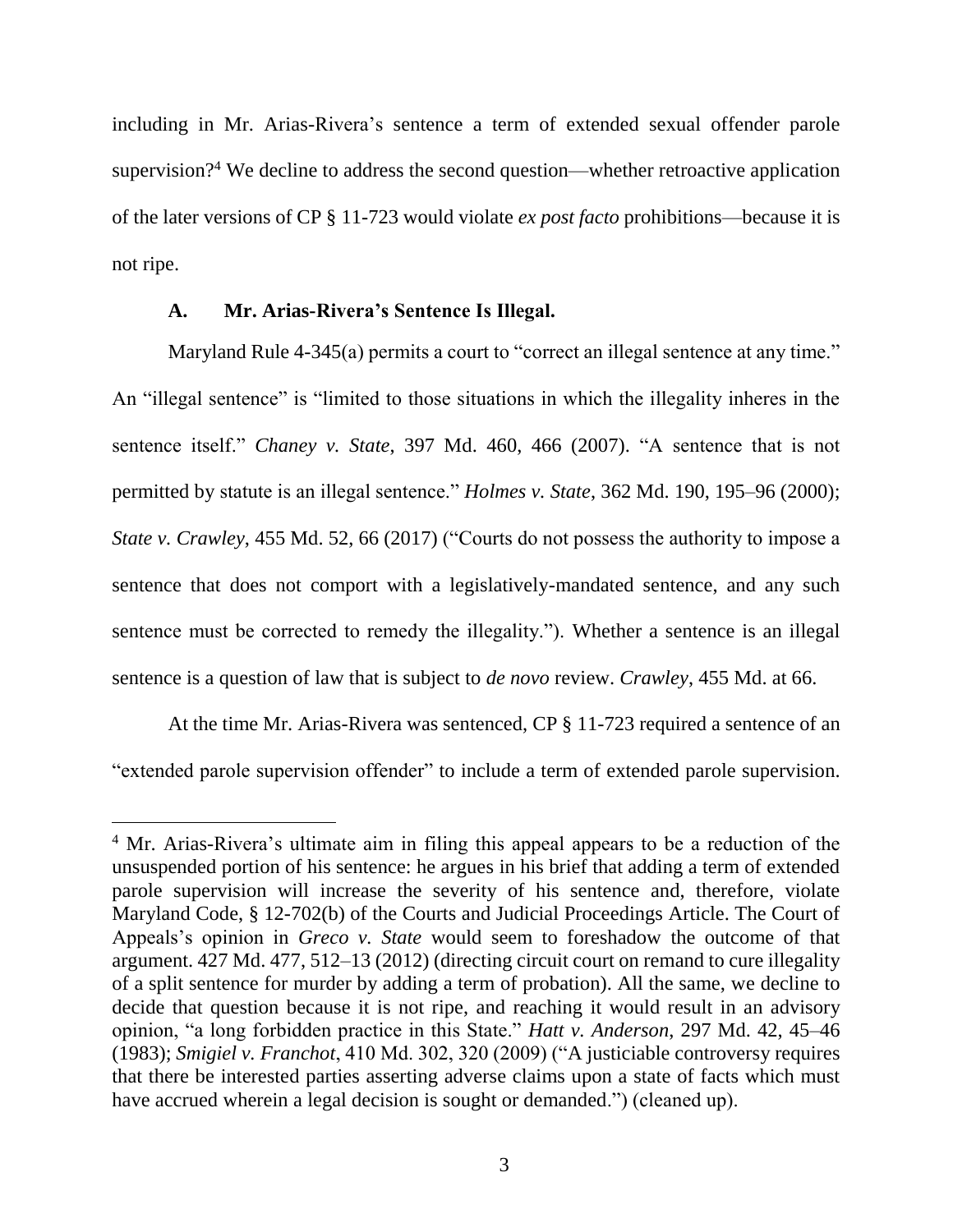The term "[e]xtended parole supervision offender" is defined in the statute, and neither Mr. Arias-Rivera nor the State disputes that he meets that definition. From our review of the record, we agree.<sup>5</sup> The question is whether the circuit court was required specifically to include a term of extended sexual offender supervision when it sentenced him. As we read the plain language of the statute, it was, and a sentence that didn't include supervision specifically is an illegal sentence.

At the time Mr. Arias-Rivera was sentenced, CP § 11-723 provided that "a sentence for an extended parole supervision offender shall include a term" of supervision, that the term would start after the end of the later of the offender's term of imprisonment, probation, parole, or other mandatory supervision, and that the term must last a minimum of three years up to a maximum of life:

> (a) Except where a term of natural life without the possibility of parole is imposed, a sentence for an extended parole supervision offender shall include a term of extended sexual offender parole supervision.

> (b) The term of extended sexual offender parole supervision for a defendant sentenced on or after August 1, 2006, shall:

(1) be a minimum of 3 years to a maximum of a term of life; and

(2) commence on the expiration of the later of any term of

<sup>&</sup>lt;sup>5</sup> Extended parole supervision offender" includes "a person who ... (4) has been convicted of a violation of § 3-602 of the Criminal Law Article for commission of a sexual act involving penetration of a child under the age of 12 years." CP  $\S$  11-701(f)(4). Mr. Arias-Rivera was convicted of sexual abuse of his eleven-year-old stepdaughter under § 3-602 of the Criminal Law Article ("CR"). "Extended parole supervision offender" also included a person who has been convicted of a violation of CR § 3-304 (rape in the second degree), CR  $\S$  3-306(a)(2) (second-degree sexual offense), and CR  $\S$  3-307(a)(2) (third-degree sexual offense). CP  $\S$  11-701(f)(2). Mr. Arias-Rivera meets the definition owing to his convictions under all of those provisions as well.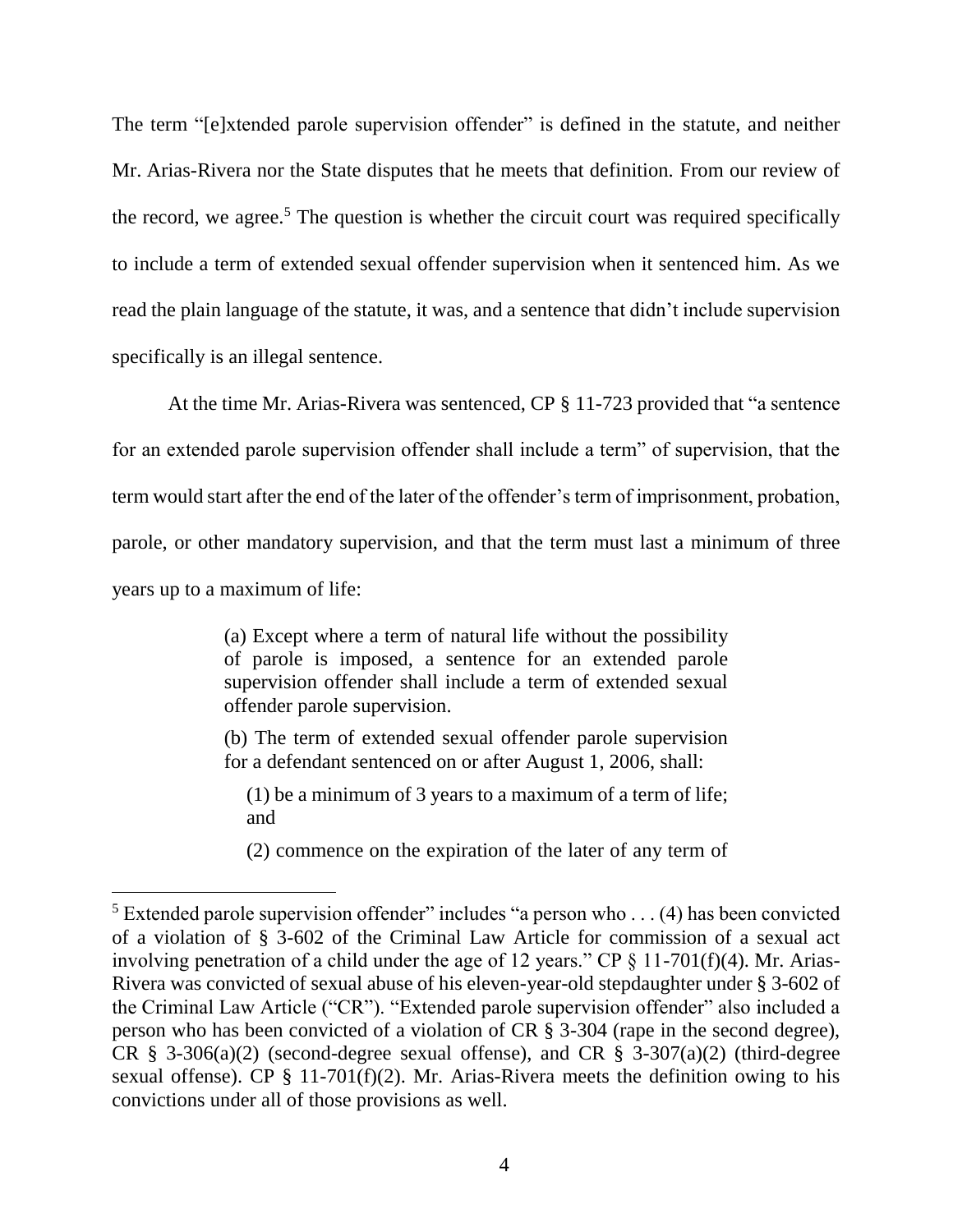imprisonment, probation, parole, or mandatory supervision.

The parties did not cite, and we did not find, any reported Maryland cases addressing the legality of a sentence that omits a term of extended parole supervision under this version of CP § 11-723. But as a general matter, "[c]ourts do not possess the authority to impose a sentence that does not comport with a legislatively-mandated sentence . . . ." *Crawley*, 455 Md. at 66. And in this case, Mr. Arias-Rivera's sentence is illegal because it failed to include, as CP § 11-723 required, a "term of extended sexual offender parole supervision." *See Holmes*, 362 Md. at 195–96 (holding sentence illegal where, in the absence of statutory authority, the court ordered home detention as a condition of probation, even though detention was imposed pursuant to plea agreement); *see also Greco v. State*, 427 Md. 477, 513 (2012) (a term-of-years sentence of fifty years imprisonment was illegal where statute required a sentence of life imprisonment for first-degree premeditated murder). For that reason, we vacate Mr. Arias-Rivera's sentence and remand the case to the circuit court with instructions to impose a term of extended parole supervision as required by the applicable version of CP § 11-723.

The State does not address directly the outright omission of extended parole supervision from Mr. Arias-Rivera's original sentence, nor does it dispute that Mr. Arias-Rivera's sentence failed to include a term of extended parole supervision or that CP § 11- 723 required Mr. Arias-Rivera's sentence to include a term of supervision. The State argues instead, and the dissent agrees, that the requirement to serve a term of supervision inheres by operation of law, whether the court declared it or not. To us, though, the plain language of CP § 11-723—that "a sentence for an extended parole supervision offender *shall include*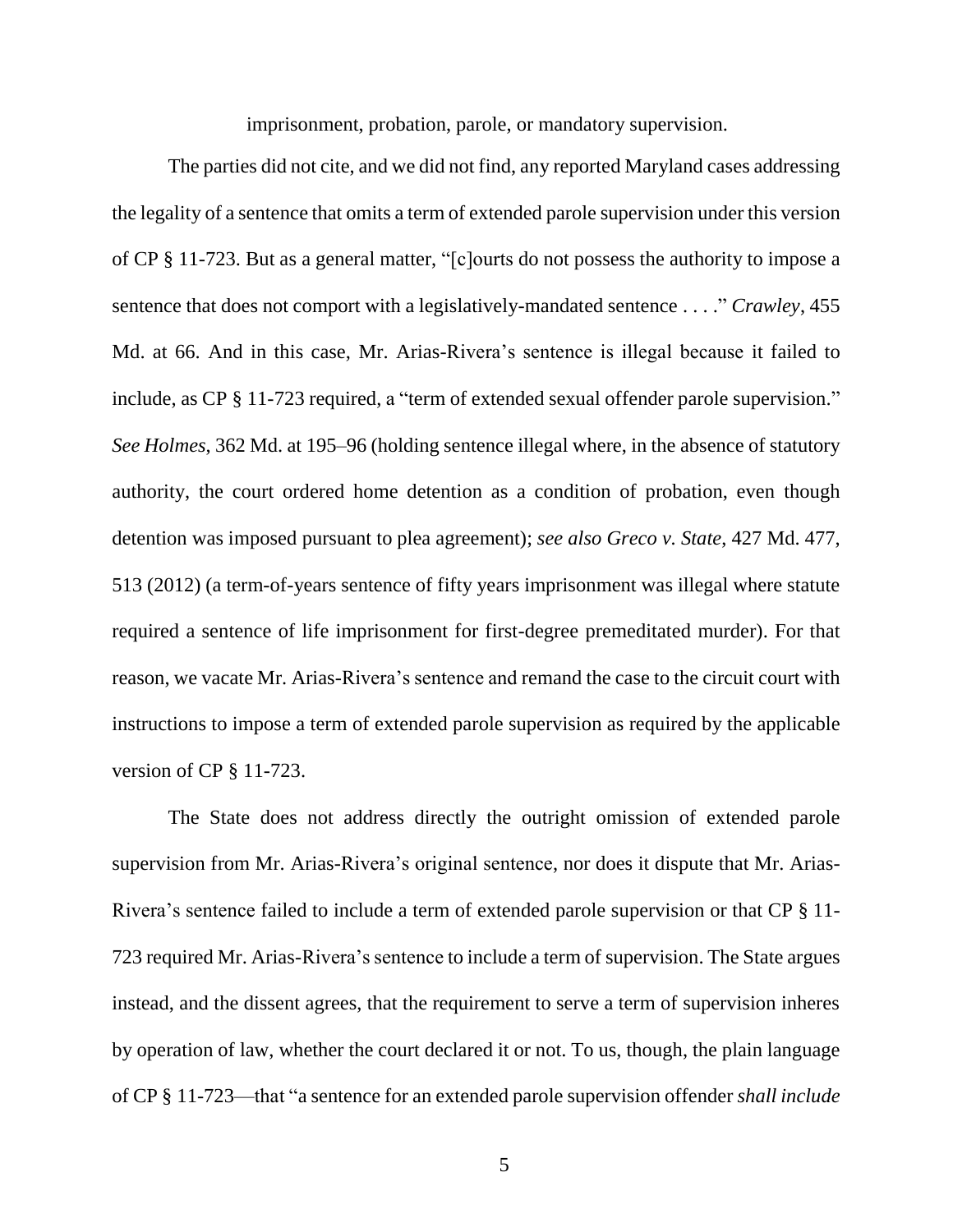a term of extended sexual offender parole supervision"—the statute required the *court* to do so.

Reading CP § 11-723 in context, as enacted in 2006, supports this conclusion. *First*, the phrase "a sentence . . . shall include" contrasts with the phrasing for the sex offender registration requirement, which was not (and still is not, as we discuss below) stated in terms of being included in the sentence. 2006 Md. Laws 1st Sp. Sess., Ch. 4. Instead, the statutes (often referred to as the Maryland Sex Offender Registration Act ("MSORA"), CP §§ 11-701–11-727) simply required certain individuals to register with the "supervising authority" and with local law enforcement authorities:

### CP § 11-705

(b) A registrant *shall register* with the supervising authority . . . .

CP § 11-707

(a)(1)(i) A child sexual offender *shall register* in person every 6 months with a local law enforcement unit for the term provided under paragraph (4) of this subsection. . . .

(2)(i) An offender and a sexually violent offender *shall register*  in person every 6 months with a local law enforcement unit for the term provided under paragraph  $(4)$  of this subsection. . . .

(3)(i) A sexually violent predator *shall register* in person every 3 months for the term provided under paragraph (4)(ii) of this subsection. . . .

2006 Md. Laws 1st Sp. Sess., Ch. 4. "Child sexual offender," "offender," "sexually violent offender," and "sexually violent predator" were defined terms, and all were defined as individuals convicted of certain crimes. CP § 11-701(b), (d), (f), (h). "Offender" was a catch-all provision that included the additional requirement that a court order registration. CP § 11-701(d). But the requirement that a court order registration is not the same as the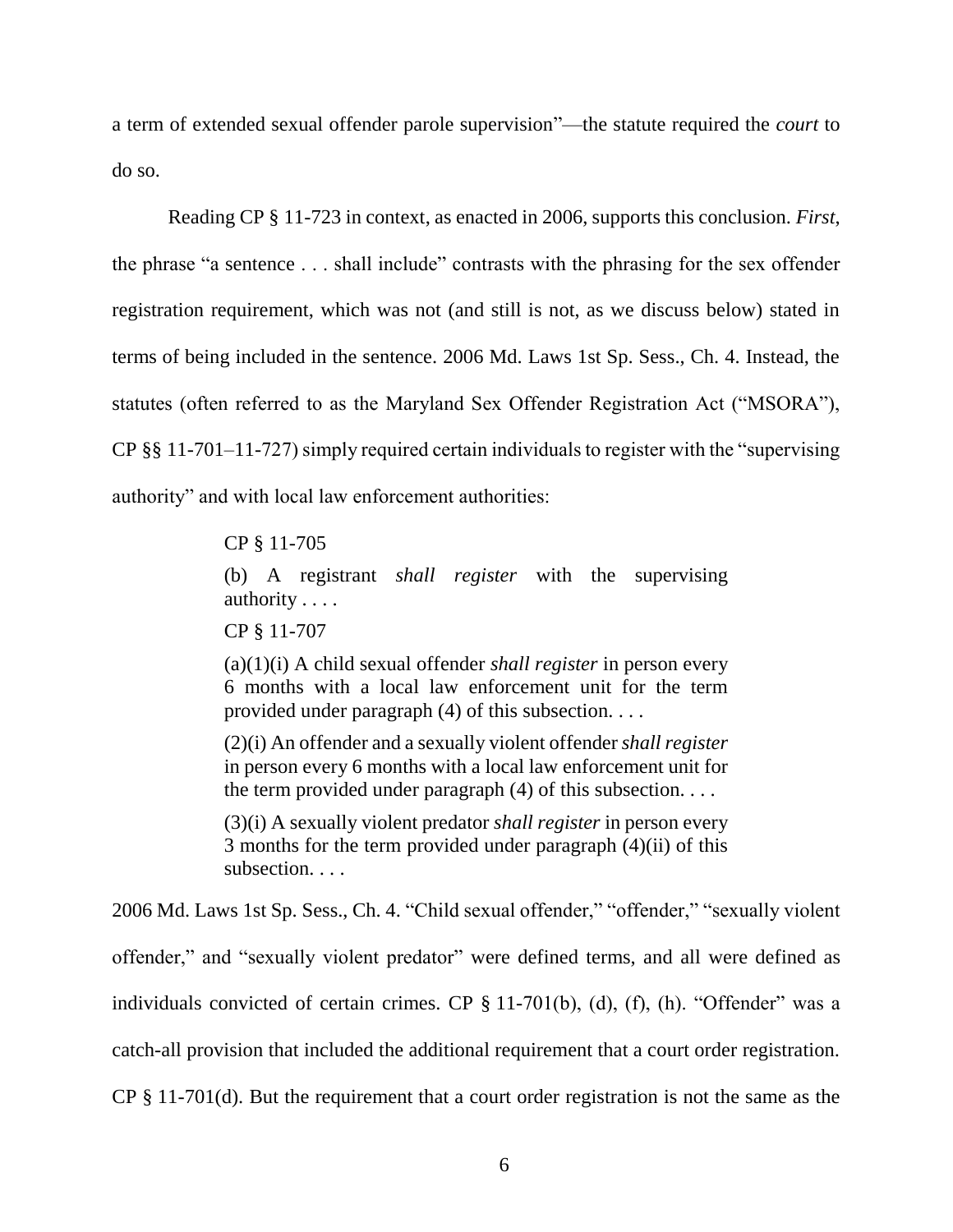requirement that a court include registration in a sentence. *See generally Cain v. State*, 386 Md. 320, 329–334 (2005) (court's discussion of the history of MSORA and the requirement for sex offenders to register in Maryland as initially enacted in 1995 does not discuss registration as being part of a sentence). Although, in practice, sentencing courts often do include registration in the sentence and on the commitment record, we are aware of no case in which a sentence was found to be illegal because it *omitted* the registration requirement. *Cf. Cain*, 386 Md. at 338, 340 (holding that sentence including sex offender registration as condition of probation was illegal where individual pled guilty to assault, which was not one of the enumerated crimes qualifying an individual as an "offender" under the thencurrent statute).<sup>6</sup>

*Second*, although the 2006 version of MSORA included a role for the Maryland Parole Commission in administering extended parole supervision, *see, e.g.*, § 7-206(6) of

<sup>&</sup>lt;sup>6</sup> We recognize that the Court of Appeals held recently that sex offender registration requirements—pursuant to more recent versions of MSORA—are "increasingly punitive." *Rogers v. State*, 468 Md. 1, 39 (2020) (considering the post-2009 and 2010 amendments to MSORA). But the Court did not go so far as to hold that registration—even in its current, more "punitive" form—is or must be part of a sentence. *See id.* at 83 ("[E]ven if registration is considered sufficiently punitive that a change in the law makes registration more onerous than it was when a registrant was convicted of his criminal offense can create an *ex post facto* problem, registration nevertheless remains a collateral consequence of a conviction, *not part of the criminal sentence itself*.") (Biran, J., dissenting) (*citing*, *inter alia*, *Doe v. Dept. of Public Safety & Correctional Servs.*, 430 Md. 535, 560 (2013) (Plurality Opinion)). And although some uncertainty remains about the circumstances under which sex offender registration is a "direct" as opposed to a "collateral" consequence of a conviction in the *ex post facto* context, *see Hyman v. State*, 463 Md. 656, 678, n.10 (2019), we are aware of no Maryland case holding that registration is anything more than a *consequence* of a conviction, as opposed to a part of the sentence itself.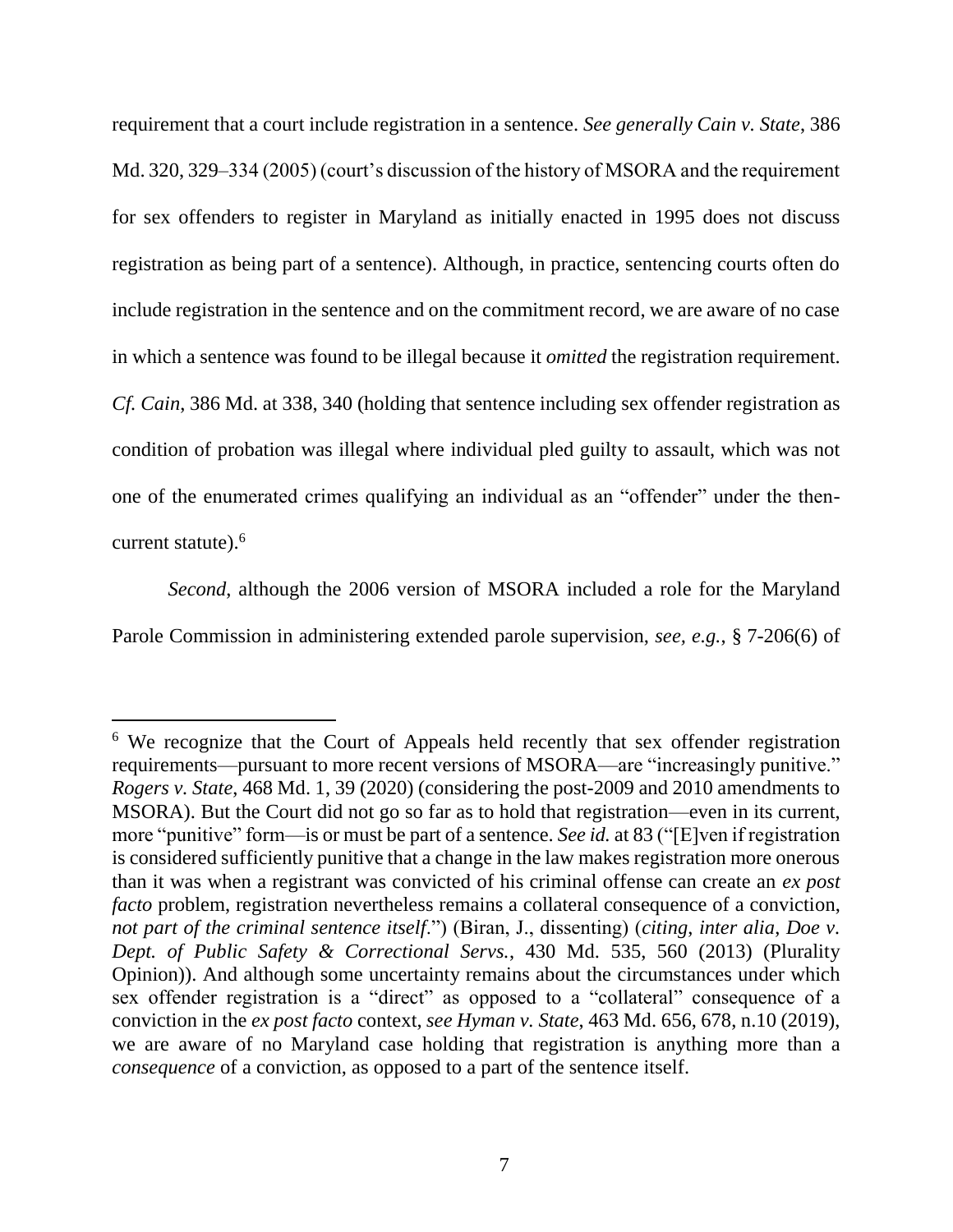the Correctional Services Article (2006 Md. Laws 1st Sp. Sess., Ch. 4), that role did *not* include the imposition of supervision in the first place. Indeed, it is the *court*, and not the Parole Commission, that has the authority to impose sentences. *See Jennings v. State*, 339 Md. 675, 683 (1995) (the sentencing court has broad discretion to impose sentences, except those that are cruel and unusual, unconstitutional, motivated by ill-will or prejudice, or "that exceed statutory limitations"). In sum, the plain language of the statute here, read in context, indicates that supervision, unlike registration, is part of a sentence, and that both the authority and the obligation to impose it lies with the court. And because we can rely on the plain, unambiguous language of the statute, we need not dive into the legislative history to divine its meaning.

Rather than claiming that the court didn't need to include extended parole supervision in the sentence, the State characterizes Mr. Arias-Rivera as arguing that his sentence is illegal because the court failed "to state how long he would be on extended parole supervision as a sex offender at his sentencing hearing." But Mr. Arias-Rivera does not argue that his sentence is illegal on the ground that the court failed to state the length of the term. Instead, he argues that the circuit court omitted a term of extended sexual offender parole supervision from his sentence altogether. And as we explained above, Mr. Arias-Rivera's sentence is illegal on that ground.<sup>7</sup>

 $<sup>7</sup>$  The State also argues that the Parole Commission (not the court) has the authority under</sup> CP § 11-724 to set the length of the term of extended parole supervision. In other words, its position seems to be that CP § 11-723 and CP § 11-724, read together, preclude the court from setting a specified term of years (between three years and natural life) in pronouncing extended sexual offender parole supervision. The dissent interprets those sections in a similar manner. We disagree—we read the plain language of the statute to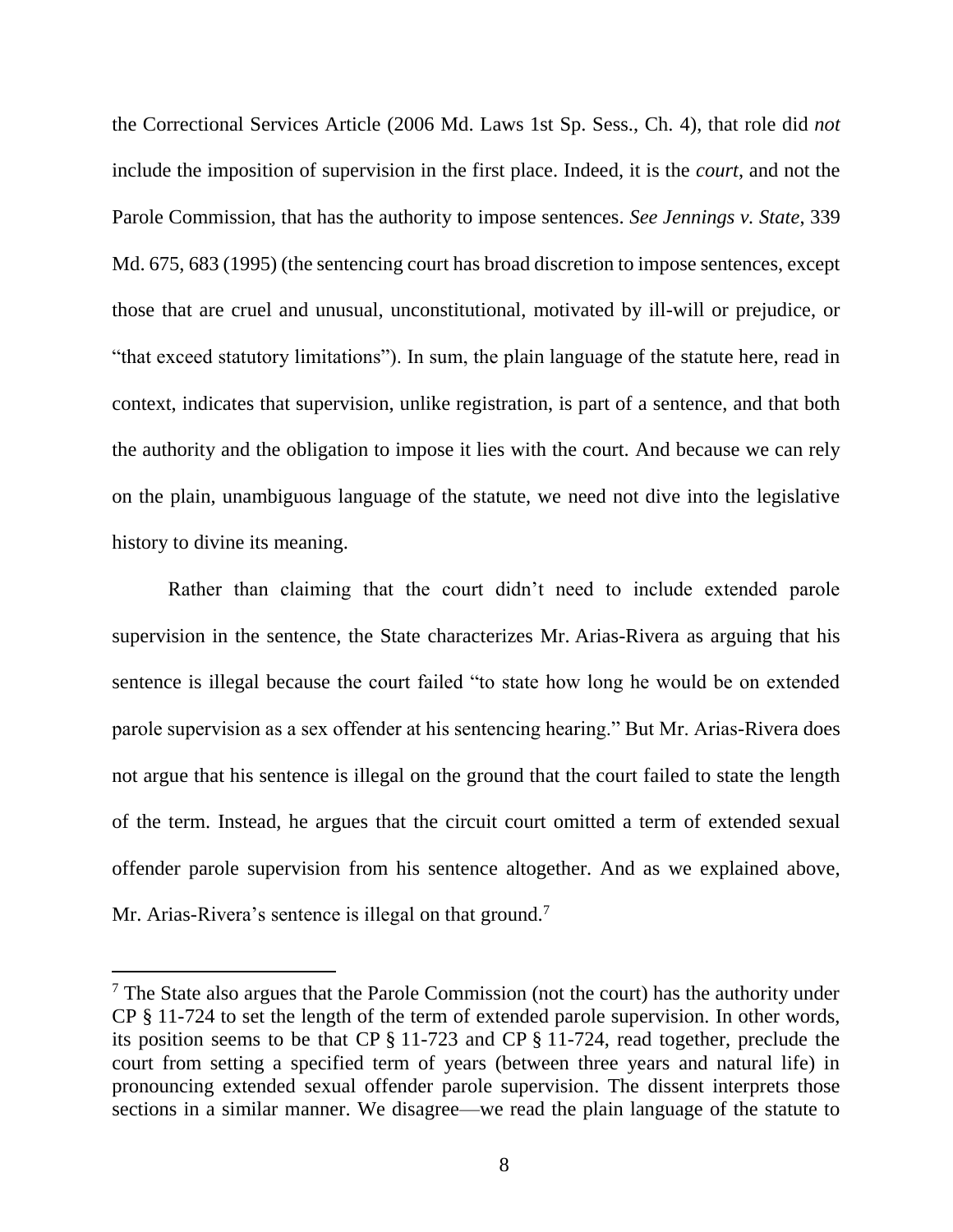### **B. The Question Of The Constitutionality Of The Application Of The Later Versions Of CP § 11-723 And CP § 11-724 Is Not Ripe.**

Mr. Arias-Rivera argues next that the circuit court may not impose a sentence under the later versions of CP § 11-723 and CP § 11-724 because "retroactive application of the current law violates state and federal *ex post facto* prohibitions." The State agrees that the later versions of those sections would not apply to Mr. Arias-Rivera's sentence, and argues that we should not decide the question because it is "moot." We agree that we need not decide this question, but not because it's moot. Nothing in the record suggests that the circuit court applied the later versions of CP § 11-723 (or CP § 11-724), so the question never arose and so never had the opportunity to become moot. *See In re Kaela C.*, 394 Md. 432, 452 (2006) ("A case is moot when there is no longer any existing controversy between the parties at the time that the case is before the court, or when the court can no longer fashion an effective remedy.").

Instead, the second question is not ripe, and therefore not properly before us. *Smigiel v. Franchot*, 410 Md. 302, 320 (2009) ("A justiciable controversy requires that there be interested parties asserting adverse claims upon a state of facts which must have accrued wherein a legal decision is sought or demanded.") (cleaned up); *Boyds Civic Ass'n v. Montgomery Cty. Council*, 309 Md. 683, 691 (1986) (observing that the purpose of the ripeness doctrine is to "ensure that adjudication will dispose of an actual controversy in a conclusive and binding manner"); *Hatt v. Anderson*, 297 Md. 42, 46 (1983) (observing that

require the trial court to set a specified term, between three years and natural life, of extended sexual offender parole supervision. Once that term expires, the individual may file a petition for discharge under CP § 11-724.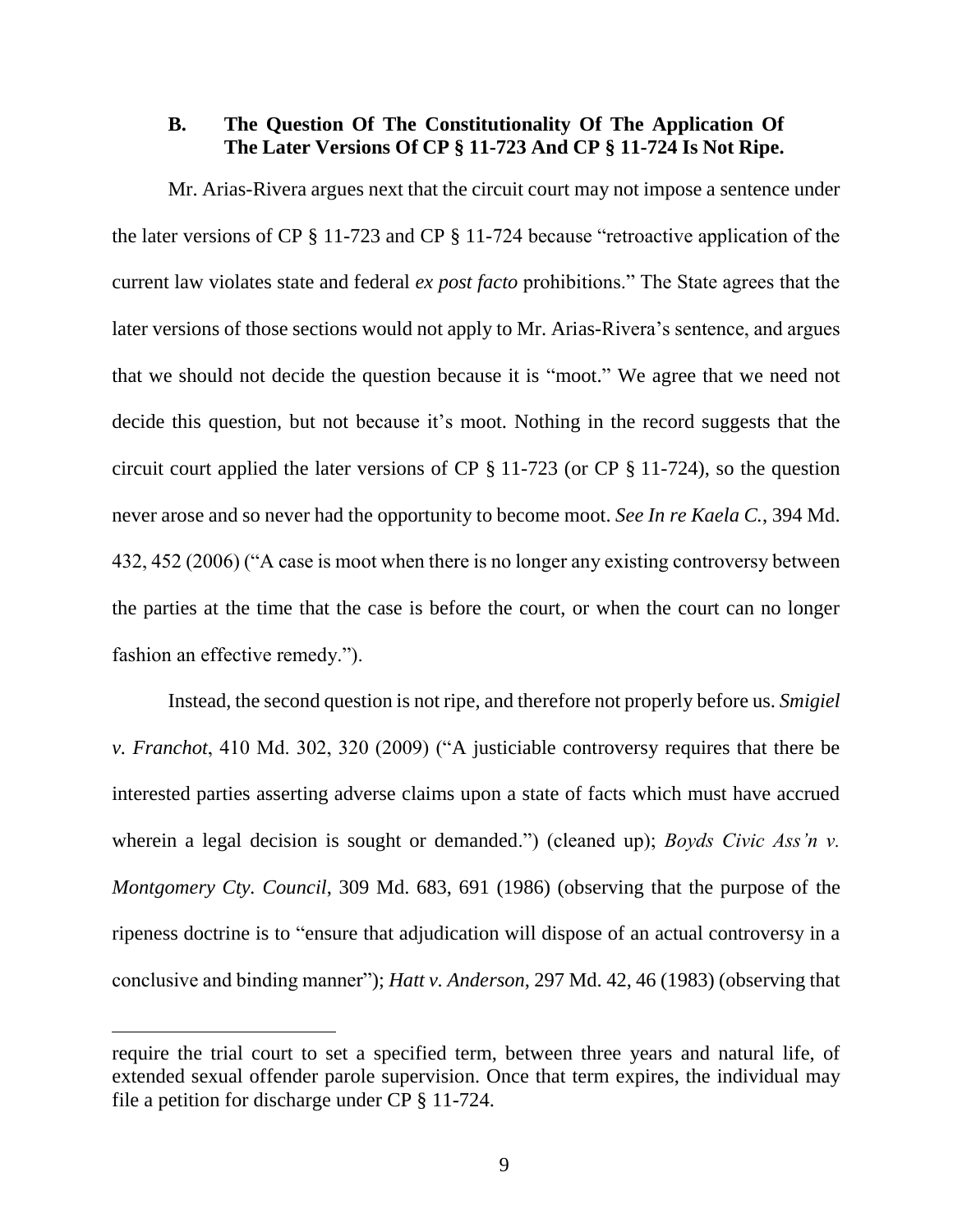deciding non-justiciable issues "would place courts in the position of rendering purely

advisory opinions, a long forbidden practice in this State").

**JUDGMENT OF THE CIRCUIT COURT FOR MONTGOMERY COUNTY VACATED AS TO THE SENTENCE ONLY, AND CASE REMANDED FOR PROCEEDINGS CONSISTENT WITH THIS OPINION. MONTGOMERY COUNTY TO PAY COSTS.**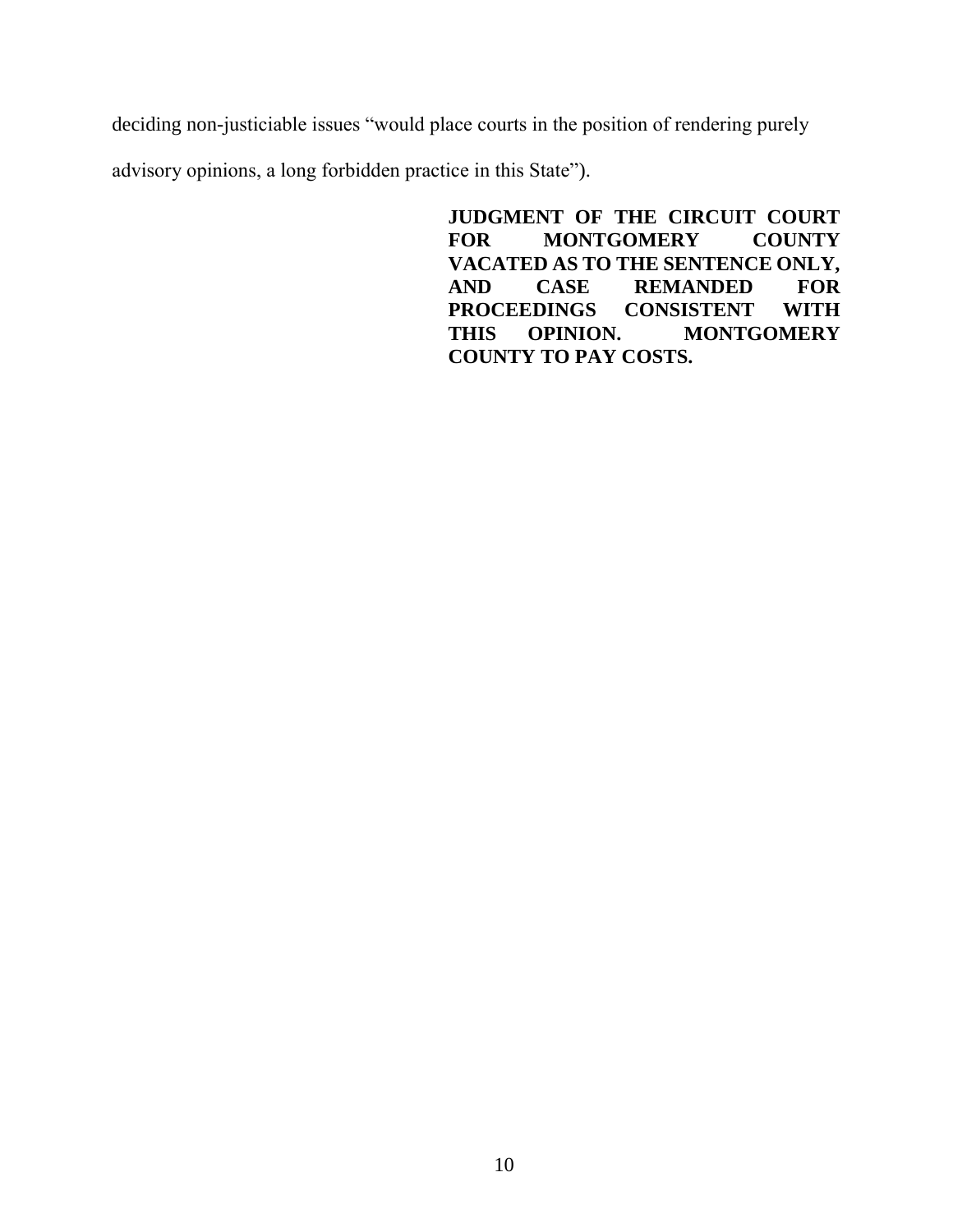Circuit Court for Montgomery County Case No. 114347C

### REPORTED

## IN THE COURT OF SPECIAL APPEALS

#### OF MARYLAND

No. 3223

September Term, 2018

\_\_\_\_\_\_\_\_\_\_\_\_\_\_\_\_\_\_\_\_\_\_\_\_\_\_\_\_\_\_\_\_\_\_\_\_\_\_

## ROBERTO CARLOS ARIAS-RIVERA

v.

STATE OF MARYLAND

\_\_\_\_\_\_\_\_\_\_\_\_\_\_\_\_\_\_\_\_\_\_\_\_\_\_\_\_\_\_\_\_\_\_\_\_\_\_

Kehoe, Nazarian, Friedman,

JJ. \_\_\_\_\_\_\_\_\_\_\_\_\_\_\_\_\_\_\_\_\_\_\_\_\_\_\_\_\_\_\_\_\_\_\_\_\_\_

Dissenting Opinion by Friedman, J. **\_\_\_\_\_\_\_\_\_\_\_\_\_\_\_\_\_\_\_\_\_\_\_\_\_\_\_\_\_\_\_\_\_\_\_\_\_\_**

Filed: July 2, 2020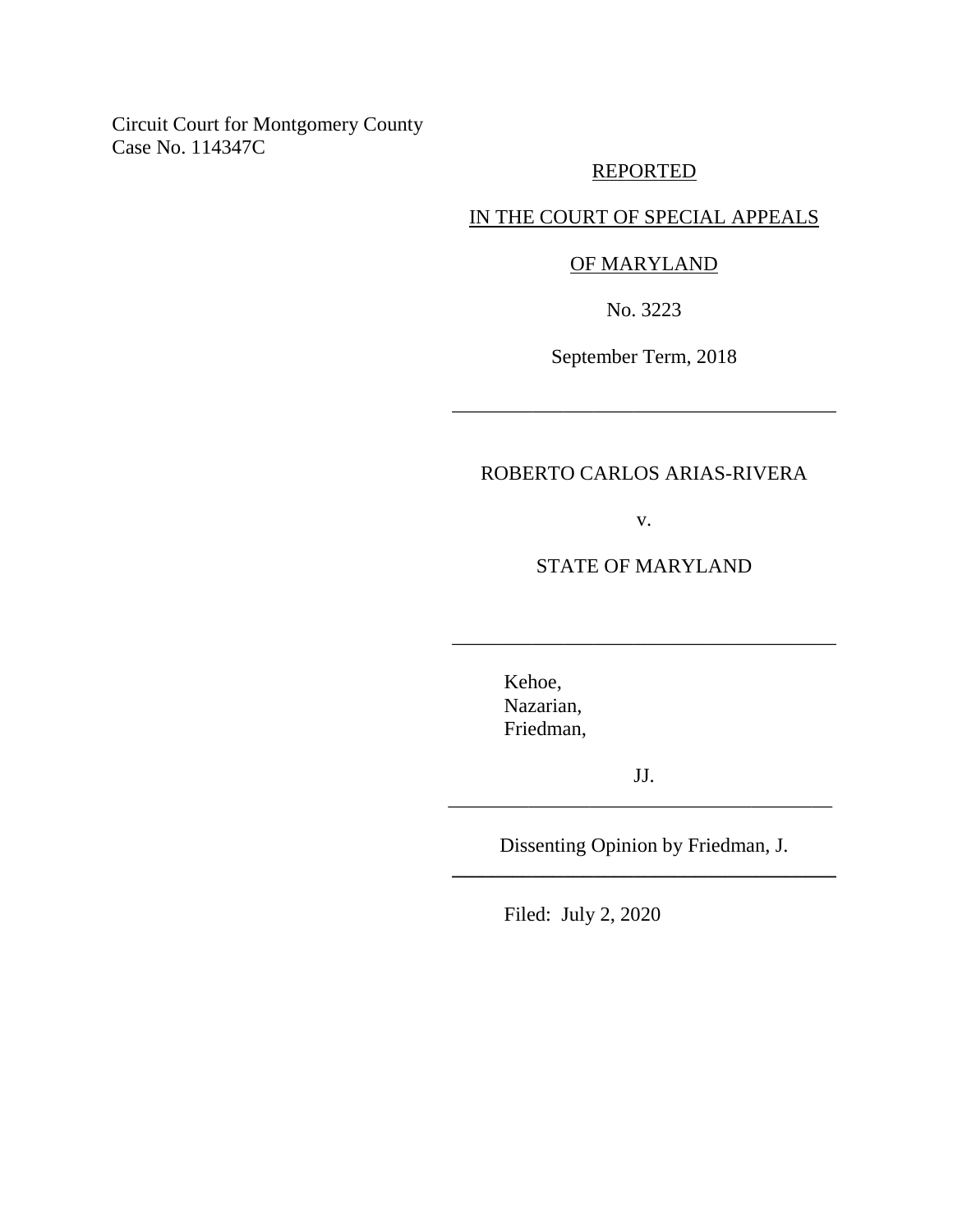I, respectfully, dissent. Roberto Carlos Arias-Rivera presents a challenging case of statutory interpretation and while my colleagues in the majority rely on the "plain, unambiguous language of the statute," slip op. at 8, I believe additional interpretation is required.

From 2006 until 2010, the governing law from the Criminal Procedure Article provided as follows:

#### **§ 11-723.**

- (a) Except where a term of natural life without the possibility of parole is imposed, a sentence for an extended parole supervision offender shall include a term of extended sexual offender parole supervision.
- (b) The term of extended sexual offender parole supervision for a defendant sentenced on or after August 1, 2006, shall:
	- (1) be a minimum of 3 years to a maximum of a term of life; and
	- (2) commence on the expiration of the later of any term of imprisonment, probation, parole, or mandatory supervision.

### **§ 11-724.**

- (a) The Maryland Parole Commission shall:
	- (1) enter into and sign extended sexual offender parole supervision agreements with registrants sentenced to supervision under § 11-723 of this subtitle that set out specific conditions of supervision;
	- (2) hear and adjudicate cases of extended sexual offender parole supervision violations; and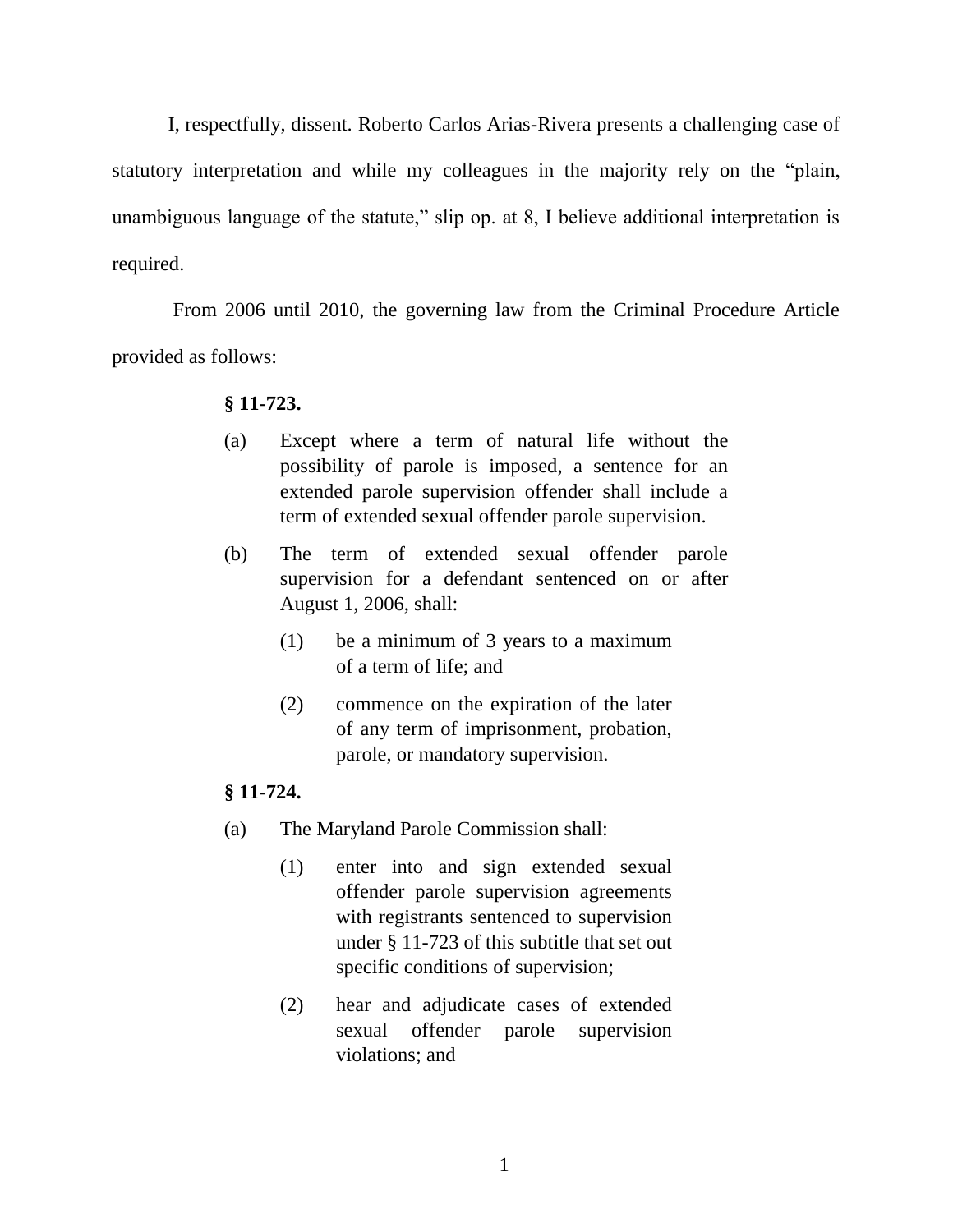- (3) impose sanctions for extended sexual offender parole supervision violations, including additional restrictive conditions.
- (b) Imprisonment for an extended sexual offender parole supervision violation is not subject to diminution credits.
- (c) Specific conditions of extended sexual offender parole supervision shall commence upon release of the extended parole supervision offender from incarceration or imposition of probation on the extended parole supervision offender and may include:
	- (1) monitoring a registrant through global positioning satellite tracking technology;
	- (2) where appropriate and feasible, restricting a registrant from living in proximity to or loitering near schools, family day care centers, child care centers, and other places primarily used by minors;
	- (3) restricting a registrant from obtaining employment or from participating in an activity that would bring the registrant into contact with minors;
	- (4) requiring a registrant to participate in a certified sexual offender treatment program;
	- (5) prohibiting a registrant from using illicit drugs or alcohol;
	- (6) authorizing parole agents to access the personal computer of a registrant to check for material relating to sexual relations with minors;
	- (7) requiring a registrant to take regular polygraph examinations; and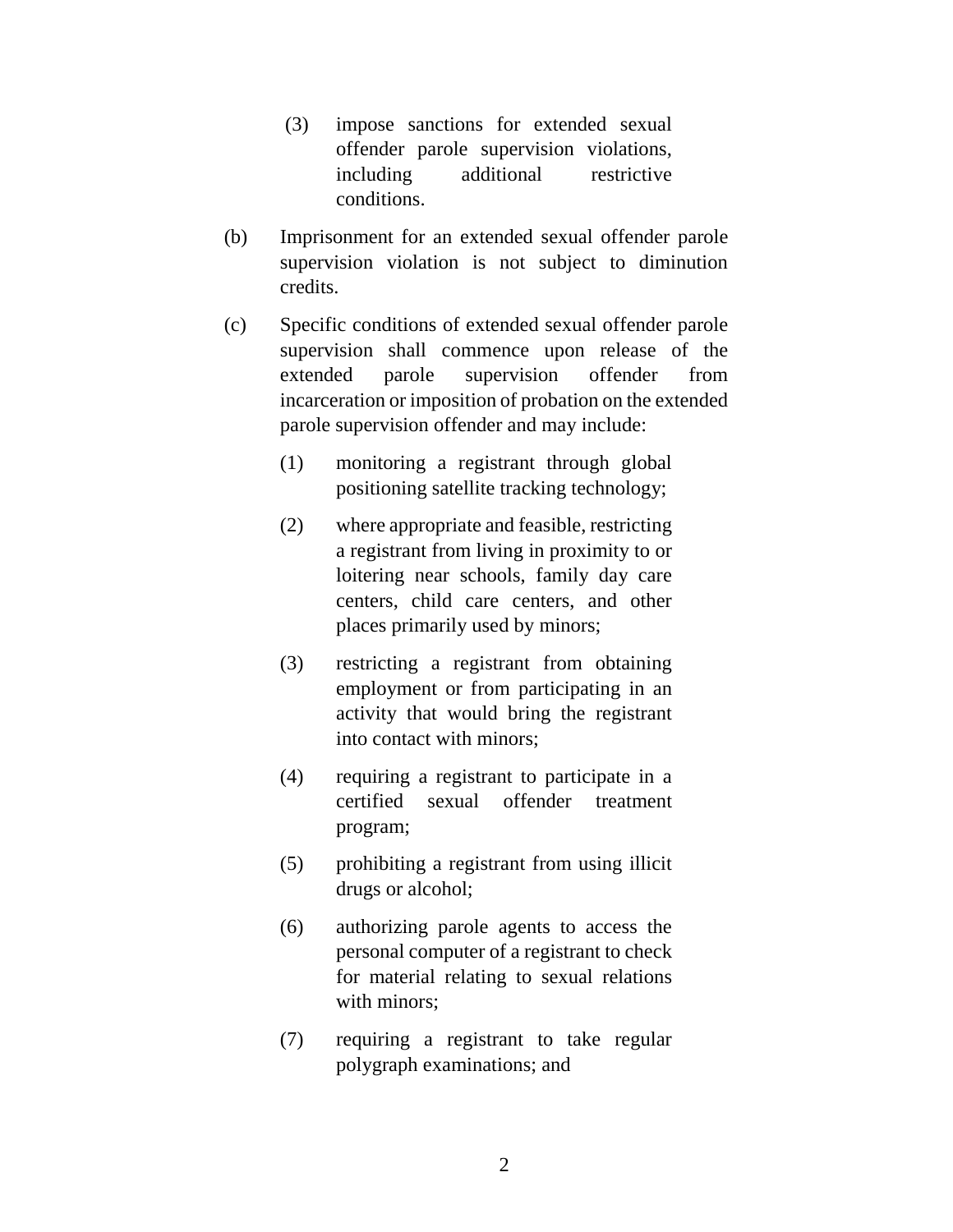- (8) prohibiting a registrant from contacting specific individuals or categories of individuals.
- (d) (1) The Commission shall hear and adjudicate a petition for discharge from extended sexual offender parole supervision from a registrant.
	- (2) A registrant may file a petition for discharge after serving at least 3 years of extended sexual offender parole supervision.
	- (3) If a petition for discharge is denied, a registrant may not renew the petition for a minimum of 1 year.
	- (4) A petition for discharge shall include:
		- (i) a risk assessment of the registrant conducted by a certified sexual offender treatment provider within 3 months before the date of the filing of the petition; and
		- (ii) a recommendation regarding the discharge of the registrant from the sexual offender management team.
	- (5) The Commission may not discharge a registrant from extended sexual offender parole supervision unless the Commission determines that the petitioner no longer poses an unacceptable risk to community safety.
- (e) The Commission shall have all of the powers set forth in § 7-205 of the Correctional Services Article for the purpose of carrying out the duties of the Commission under this subtitle.
- (f) The Commission shall appoint an administrator to coordinate the requirements of extended sexual offender parole supervision under this subtitle.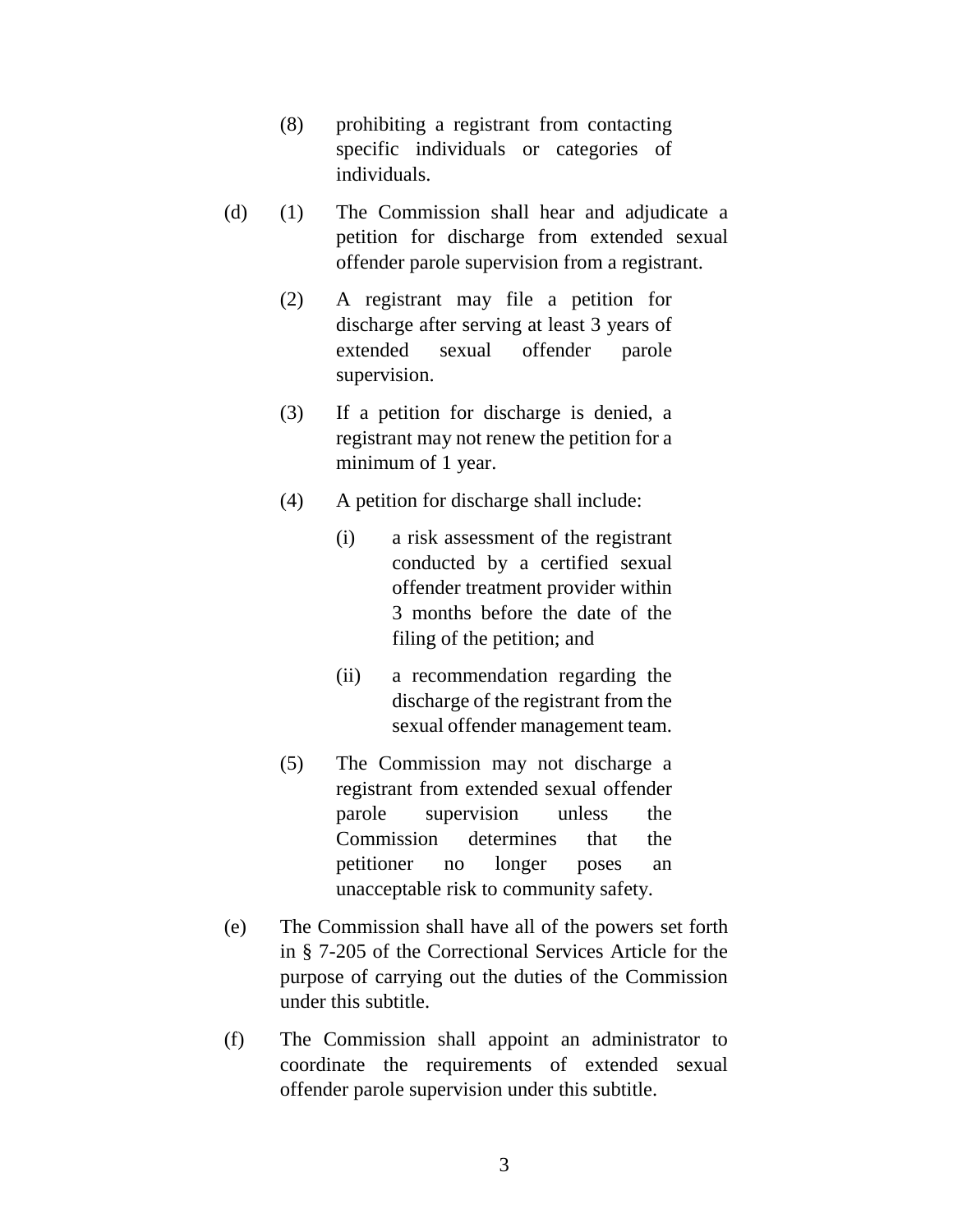MD. CODE, CRIMINAL PROCEDURE ("CP") §§ 11-723–24 (2006). Our goal is to interpret and effectuate the intention of the General Assembly. *Blackstone v. Sharma*, 461 Md. 87, 113-14 (2018). While it is not difficult to interpret the general intentions of the General Assembly here, it is harder to obtain clarity on the specifics.

I begin where my colleagues in the majority conclude their interpretation—with the text. The key phrase is "a sentence … shall include a term of extended sexual offender parole supervision." CP § 11-723(a). Regrettably, however, it isn't clear what that means. My colleagues interpret that phrase to mean, in effect, that the sentence *pronounced* by the trial judge must include the term. Slip op. at 5. By contrast, I read the phrase to mean that the sentence *served* by the defendant must include the term. To me, both are perfectly plausible interpretations.

It is also, however, important to read a phrase in the context in which it appears. If the trial judge doesn't set the term for which the defendant must serve on extended parole supervision, how then is it set? I believe that the answer to this question is in the surrounding text: the term is presumptively for life, but a defendant may file a petition for earlier release to the Parole Commission once he (or she) has served three years. CP § 11- 724(d)(1), (2). I think an example makes the intent of this language plain. Suppose a trial judge set a defendant's term of extended sexual offender parole supervision for eight years. Could the Parole Commission discharge him (or her) after only three? It isn't clear how that would operate. As a result, I think the better interpretation is that the term of extended sexual offender parole supervision is automatic and presumptively for life, but that if a given defendant cooperates with the terms agreed to with the Parole Commission, the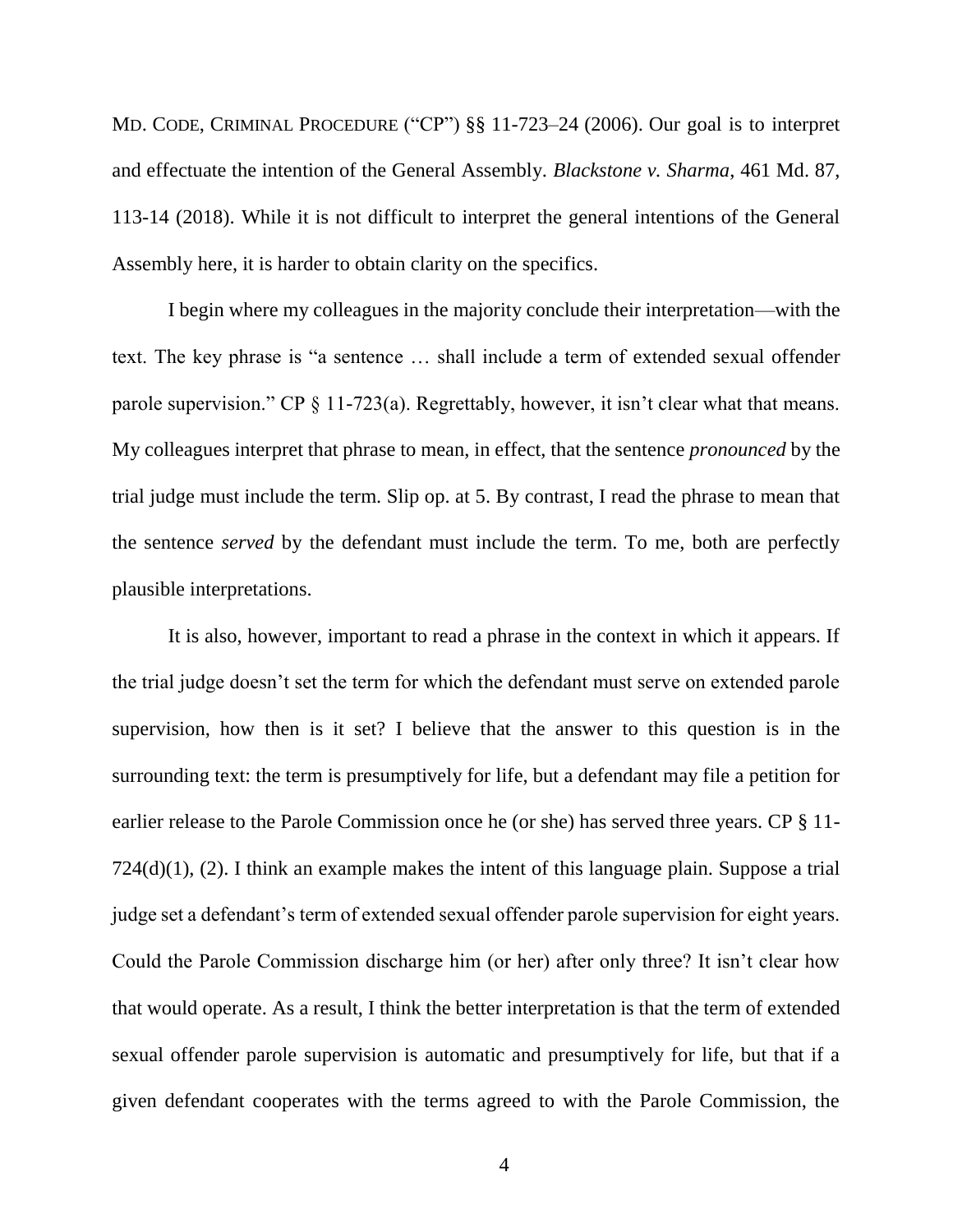Parole Commission can, in as few as three years, release him (or her). This, to me, is a better reading within the surrounding statutory language.

I also look to the legislative history to assist in my understanding. Here, the legislative history is difficult to work through. The 2006 session of the General Assembly considered many bills to modify the State's treatment of sexual offenders. At the conclusion of the legislative session, however, the General Assembly was unable to reconcile the leading House and Senate versions and the bills died. When the General Assembly was called into a special session to consider a separate topic, the legislative leaders jumped at the opportunity to quickly adopt a comprehensive revision of the sexual offender laws. *See* 2006 Md. Laws 1st Spec. Sess., Ch. 4. As a result, the bill file of the bill adopted in the special session is relatively sparse and sheds no light on this provision. *See* Bill File, H.B. 2 (Spec. Sess. 2006).

By contrast, the bill files from the unreconciled bills that failed during the regular session are much bigger. *See* Bill File, S.B. 1, H.B. 4 (2006). Review of those bill files reveal that there were amendments that would have added the following language to CP § 11-723: "At sentencing, when applicable, the judge shall state *on the record* that the defendant's sentence shall include a term of extended sexual offender parole supervision." Bill File, H.B. 4 (2006) (emphasis added). That language was indicated as a difference between the House and Senate versions of the bill when both bills died *sine die*. Further, the indicated language was not included in the version that passed at the special session. Thus, in my view, the General Assembly considered but rejected a requirement that the trial judge state the term of extended sexual offender parole supervision on the record. Of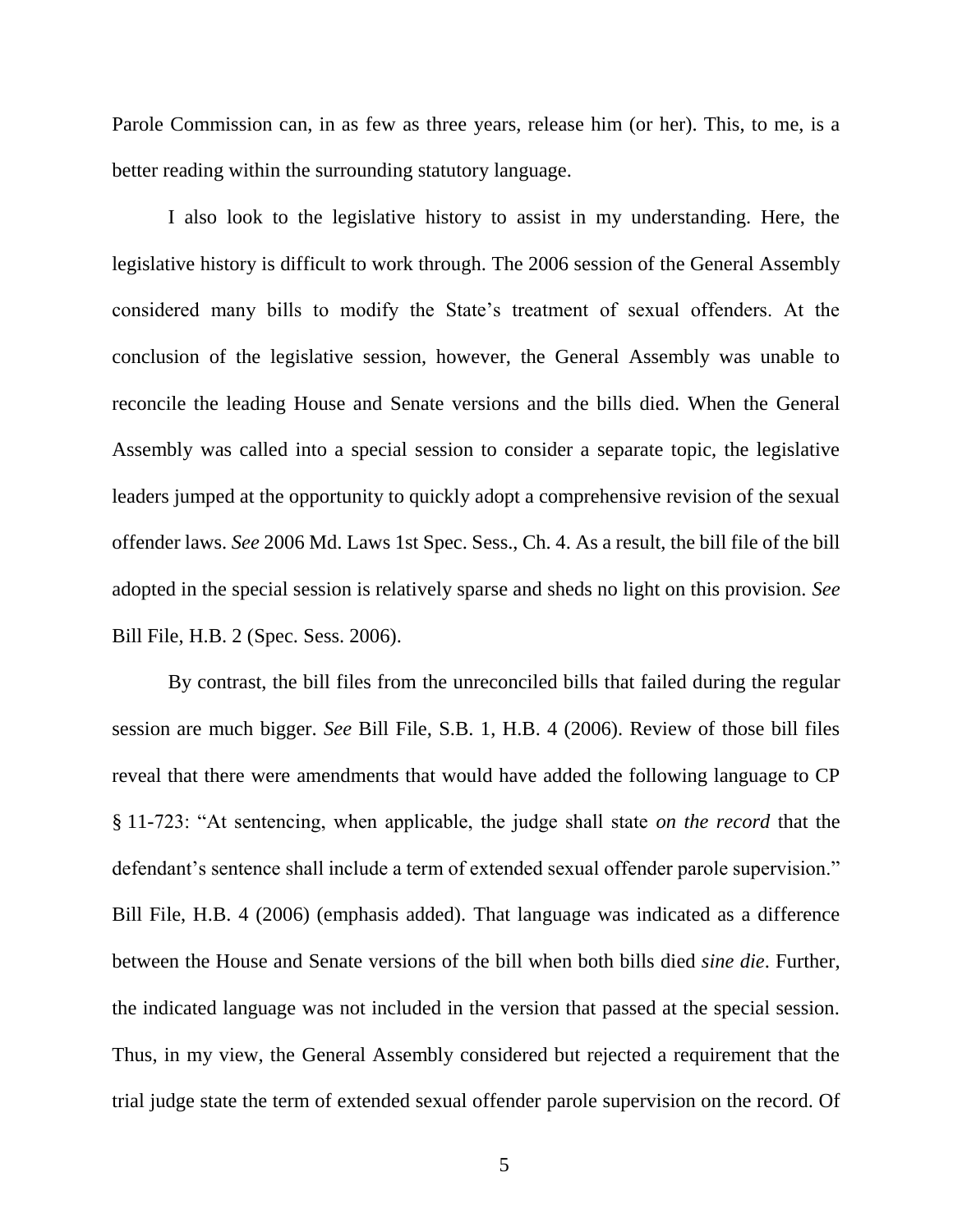course, the rejection of this language is not dispositive, but it suggests to me that the final bill did not require the trial judge to state the term of the extended supervision.

Finally, I look at the subsequent history regarding the provision: the changes made when the law was modified in 2010. 2010 Md. Laws Ch. 176 (S.B. 280 and H.B. 473). Obviously, such post-enactment history tells us little about what happened in 2006, but it can reveal what the practice had been under the 2006 law. Again, the bill file provides no direct evidence.<sup>1</sup> The Fiscal and Policy Note states that:

> The bill authorizes a court to sentence a person convicted of a certain third degree sex offense to lifetime supervision and require a risk assessment before that sentence is imposed. The bill also eliminates the role of the Maryland Parole Commission to administer or enter agreements for extended parole supervision of sexual offenders and deletes reference to an "extended parole supervision offender." Also eliminated is extended supervision for a period less than life.

> > \* \* \*

This bill transfers most of the responsibilities for extended, now lifetime, supervision of sex offenders to the courts.

Fiscal and Policy Note, S.B. 280 (2010); *see also* Bill Review Letter from Attorney General

Douglas F. Gansler to Governor Martin O'Malley (Apr. 29, 2010).<sup>2</sup> Although again, this

<sup>&</sup>lt;sup>1</sup> Tantalizingly, the 2010 bill file includes testimony from the Governor's Deputy Legislative Officer, (now-Judge) Stacy L. Mayer, in support of the bill and notes that there were "numerous" constitutional concerns with the 2006 law including the "assignment of judicial functions to the executive branch," which were noted in the Fiscal & Policy Note (discussed above) and apparently more fully discussed in a June 26, 2006 letter from the Office of the Attorney General to the Department of Public Safety and Correctional Services. Regrettably, the parties were unable to find the letter.

<sup>&</sup>lt;sup>2</sup> My name appears on the letterhead of this bill review letter. Despite this, I have decided not to disqualify myself from participation in this matter because the letter was neither a public statement of my views (as opposed to those of the Attorney General and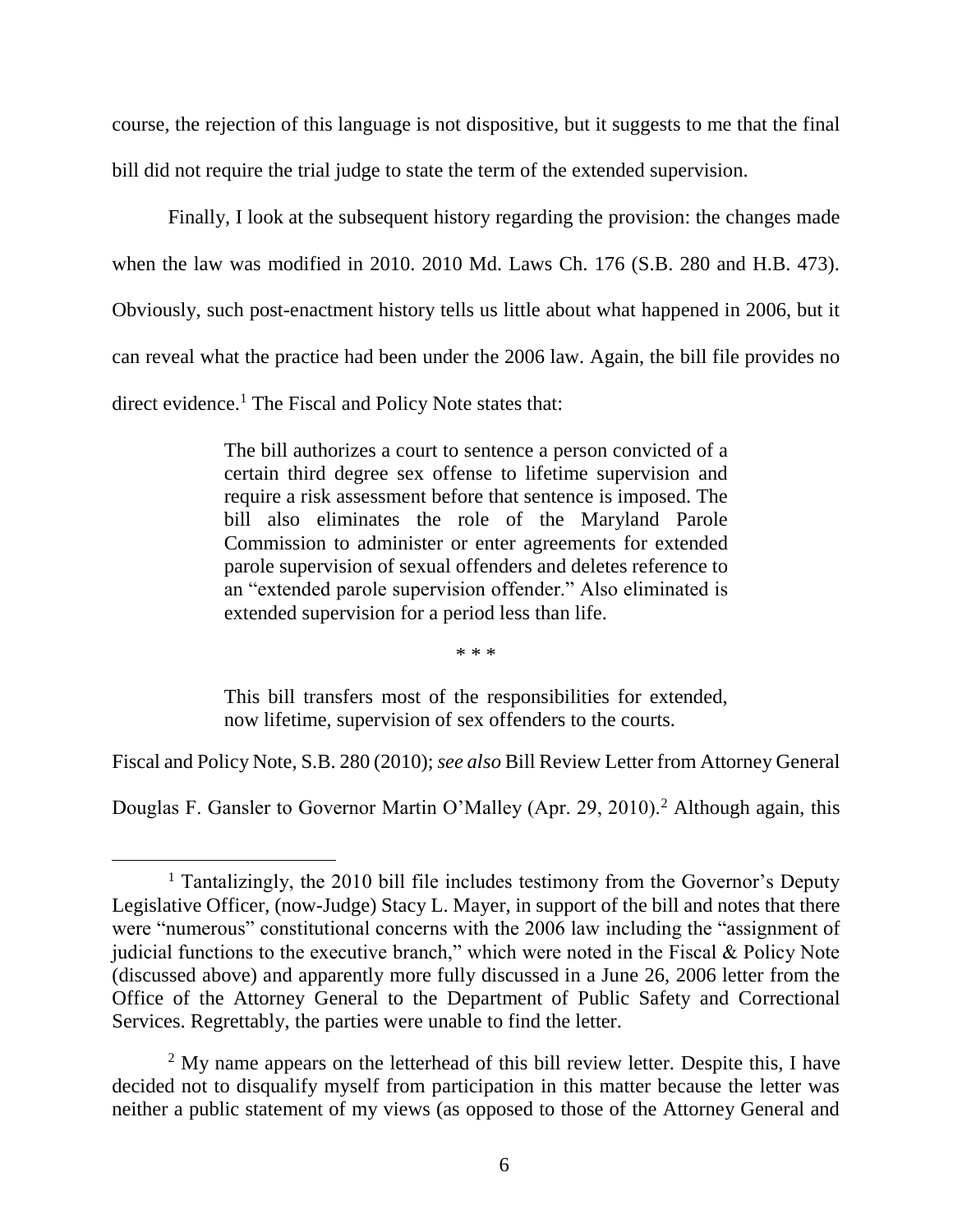provides just a glimpse, and doesn't specify what responsibilities were transferred from the Parole Commission to the courts, I infer that the power to set, modify, and terminate extended sexual offender parole supervision terms were among those responsibilities transferred in 2010.

In the end, I find that neither the text nor the legislative history provides a definitive result. To me, the best reading is that defendants who, prior to 2010, satisfied the statutory definition of "extended parole supervision offender" like Arias-Rivera, were automatically sentenced to extended sexual offender parole supervision for the rest of their lives but could, after having served three years, apply annually to the Parole Commission to be released from that status. Arias-Rivera's sentence is, therefore, not illegal. I would affirm the decision of the trial court.

other members of his staff), nor did it express any views on the particular matter here in controversy (as opposed to general views on the constitutionality and legal sufficiency of the bill). *See* Md. R.18-102.11(a)(5)(B).